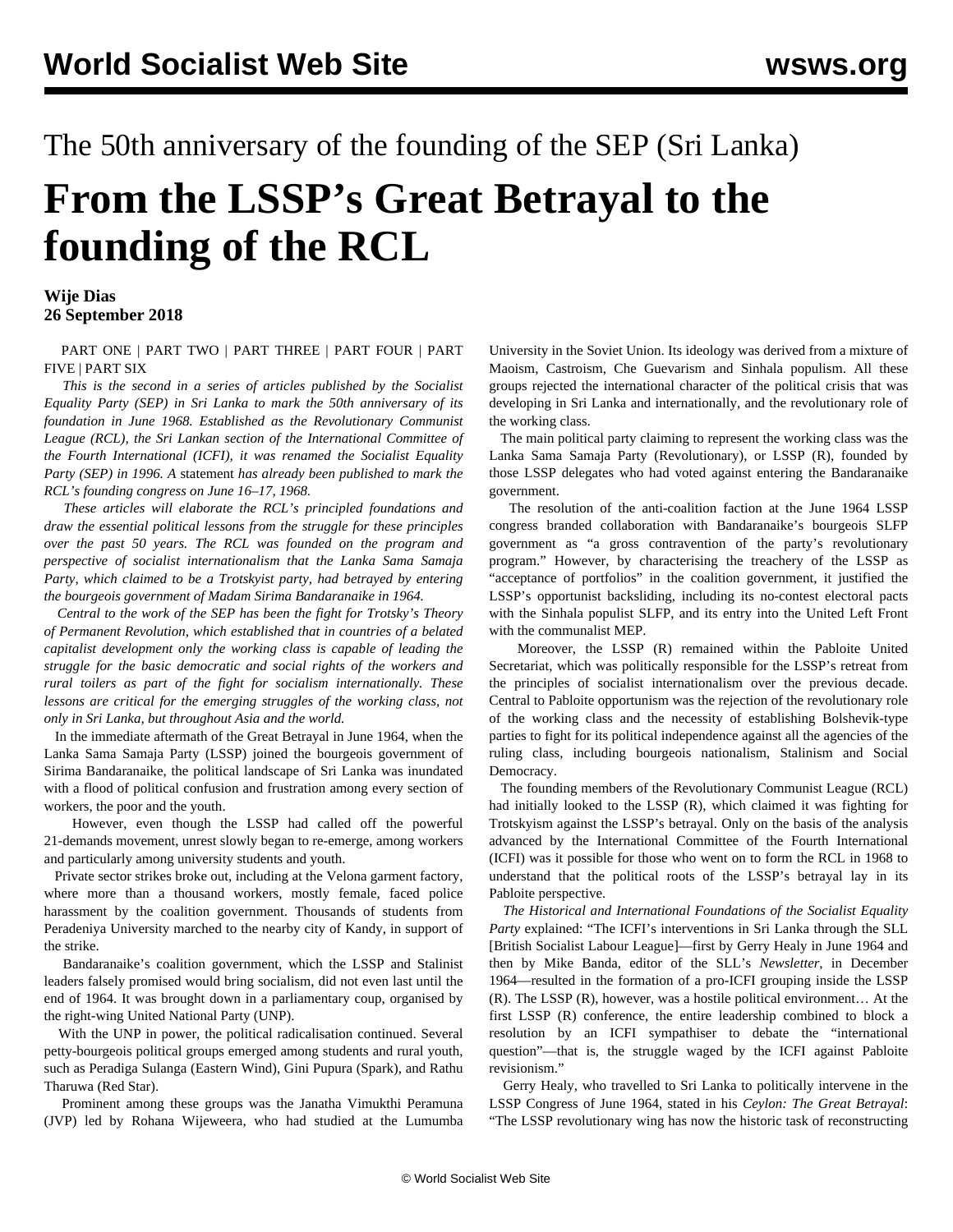the revolutionary party in Ceylon (Sri Lanka). They will do this all the better when they understand its relationship to the past and break completely from the Unified Secretariat in Paris."

 The one person who took this advice seriously was LSSP (R) Central Committee member, Wilfred Pereira, known as Spike, a veteran Trotskyist who had been a member of the Bolshevik Leninist Party of India during the Second World War.

 The youth who joined the LSSP (R) had to learn, through their own experiences, the farsightedness of the ICFI's analysis. During the campaign for the 1965 general election, they found they had no answers when asked "why the LSSP (R) leaders had not warned about the LSSP's betrayal until it finally happened."

 The LSSP (R)'s poor election result exacerbated the crisis in the party. Leading LSSP (R) member, V. Karalasingham, exploited the situation to cultivate close relations, particularly with Peradeniya University students. In December 1965, he had provided legal aid to those being tried for their role in leading a student strike.

 In his pamphlet, "Senile Leftism," Karalasingham castigated the two LSSP (R) parliamentarians for joining with the UNP in voting against the 1964 December Throne Speech and bringing down the Bandaranaike government, as a "Himalayan Blunder." He organised a new centrist group within the LSSP (R), comprised mainly of students, who began publishing a newspaper called *Shakthi* .

 The Shakthi group continued the Pabloite politics of trying to pressure the LSSP and CP, which were part of the SLFP-led coalition, to the "left." On May Day 1966, Karalasingham issued an "Open Letter," published in *Shakthi*, arguing that a new SLFP-LSSP-CP coalition government would be a progressive alternative to the existing UNP regime and "would be a step on the path" to "a real revolutionary government."

 Spike subjected the article to withering criticism. He pointed out that Karalasingham's proposed "intermediate regime" was nothing but a sequence of bourgeois governments, and represented a "capitulation to the existing level of consciousness of the most backward layers of the anti-UNP masses."

 Exposing his real intent, Karalasingham organised a secret meeting between leading members of the Shakthi group and LSSP secretary Leslie Gunawardena. A package was worked out, deceitfully claimed to be favourable to Shakthi's members and its political line if they rejoined the LSSP—which meant becoming part of its reactionary coalition with the SLFP.

 Calling a meeting of the Shakthi group, Karalasingham claimed its members could obtain leading positions in the LSSP's unions and youth organisation. He falsely likened this to an "entry tactic," as sanctioned by Leon Trotsky.

 Wije Dias, with the support of another Shakhti member, rejected the proposal, insisting it would amount to a reversal of the decision taken in June 1964 to oppose the LSSP's betrayal. He explained that the LSSP's support for a racist, anti-Tamil demonstration, organised by the SLFP in January 1966, was enough to confirm the coalition's utterly reactionary role. The meeting broke up without taking a final decision.

 Several members of the Shakthi group had the opportunity to meet with Tony Banda, a leading SLL member, who was in Colombo at the time. Banda explained the opportunist character of Karalasingham's "entry" politics and brought the Shakthi members into contact with Spike, who was conducting a struggle for the ICFI and genuine Trotskyism within the LSSP (R).

 Those who were attracted to the ICFI's perspective formed a new group, named Virodhaya, after the newspaper that it published. Banda remained in Sri Lanka for several weeks, introducing the group to the essential history of the ICFI's struggle against Pabloism, including the split in the Fourth International in 1953 and the SLL's political fight against the US Socialist Workers Party's reunification with the Pabloites

in 1963.

 In these discussions, Keerthi Balasuriya, the youngest member of the Virodhaya group, aged just 19 years, emerged as the sharpest theoretical and political fighter for Trotskyism and, by the time the RCL was founded, he was indisputably regarded as the group's chief leader.

 Banda insisted that special attention had to be paid to Lenin's *What Is To Be Done?* in which he had grappled with the problem of building a genuine revolutionary party of the working class. It was necessary to counter the myriad petty-bourgeois radical groups flourishing at the time, which all claimed to be "adapting Marxism to the national environment." Their nationalist outlook was underpinned by a contempt for theory and their insistence that what was important were "practical successes not loads of theory."

 Answering an opportunist group of his day, Lenin declared: "We can judge how tactless *Rabocheye Dyelo* is when, with an air of triumph, it quotes Marx's statement: 'Every step of real movement is more important than a dozen programs.' To repeat these words in a period of theoretical disorder is like wishing mourners at a funeral many happy returns of the day."

 The Virodhaya group repeatedly intervened to expose the opportunism of the Pabloites. Its members challenged USec leader Ernest Mandel at his public lecture in Colombo in 1967. Asked what was the greatest political crime of the 20th century, Mandel ignored the assassination of Leon Trotsky in 1940, and named the 1963 murder of US president John Kennedy, a political representative of American imperialism.

 Spike used a membership meeting of the LSSP (R), in which Mandel participated, to confront the USec leader. He accused USec of being "directly responsible for the degeneration and ultimate debacle of the LSSP." Mandel's response was to launch a witch hunt against Spike, over an editorial he had written six months previously, condemning Castro for his rabid attack on the Fourth International at a Tri-Continental Conference.

 Spike stoutly defended himself, declaring that LSSP (R) leader Bala Tampoe and the Central Committee were accusing him of "lese-majeste against Fidel Castro for presuming to doubt his revolutionary bona fides." He declared that he had criticised Castro, not as an ordinary individual, but as "a proud member of the Fourth International, the world party of socialist revolution which was founded by Leon Trotsky… I have dared to criticise Castro for trying to deceive and disorient the international working class and indirectly instigating a witch hunt of Trotskyists."

 At the LSSP (R) Congress in April 1968, Spike moved a resolution for the party to break from the revisionist politics of USec and to join the International Committee. When the resolution was defeated, Spike split from the LSSP (R) and participated in the founding of the RCL.

 This was a period of deepening political and economic crisis for world capitalism, which impacted Sri Lanka through a devaluation of the rupee in 1967, falling living conditions, growing social unrest and a wave of public sector strikes.

 These struggles in Sri Lanka coincided with powerful class battles internationally. Beginning with the 1968 May–June general strike of French workers against the De Gaulle regime, revolutionary struggles swept across Europe in the period from 1968 to 1975, not sparing Stalinist Eastern Europe, with the "Prague Spring" in Czechoslovakia in 1968. US military forces were driven out of Vietnam. In India, in 1975, the Gandhi government resorted to emergency rule to crush the strikes and protests of workers and the rural poor.

 The RCL's founding Congress was held on June 16 and 17, 1968. It discussed a report from the Third Congress of the ICFI, which had been held in 1966 in Britain. At the Third Congress, the SLL had opposed a tendency that declared that the Fourth International had been liquidated and had to be refounded. The SLL insisted that the continuity of the Fourth International had been preserved through the continuous political